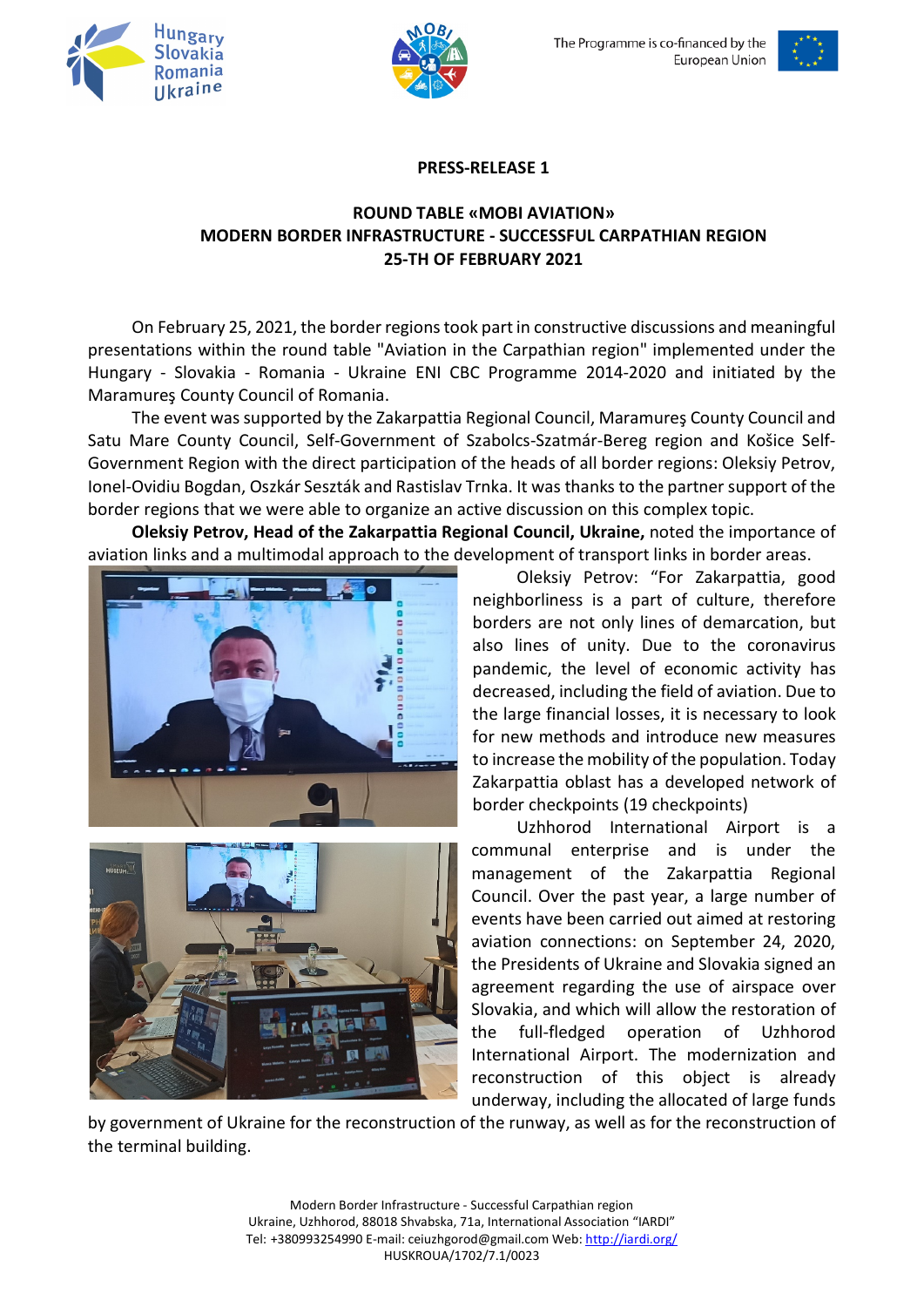



The statement by the President of Ukraine on the construction of a new international airport in Transcarpathia, as well as the resumption of the work of the Uzhhorod International

Airport is extremely important. Moreover, it was agreed that the Boryspil airport will transfer the necessary equipment to the Uzhhorod airport for the flights' operation.

Another extremely important project for the development of aviation connections is the "Carpathian Small Aviation" project, within the framework of which a segment of small aircraft will be launched. We hope that we will sign the agreement and with the support of the European Union and together with partners from neighboring regions we will be able to develop the necessary infrastructure for small aircraft. It is necessary to create a school for pilots' trainings. Based on the assessment of experts, it can be argued that the small aircraft segment is extremely relevant for Zakarpattia oblast. According to the statement of the President of Ukraine, as well as according to the recommendations of experts, it can be argued that the Uzhhorod airport should be a logistics hub for various types of transport links. I hope that this event will help to develop a design solution for all neighboring countries".

**Oszkár Seszták, President of the General Assembly of Szabolcs-Szatmár-Bereg, Hungary**



Oszkár Seszták noted that the Szabolcs-Szatmár-Bereg Region is implementing several projects related to infrastructure, and the cooperation within the framework of the Modern Border Infrastructure - Successful Carpathian Region project is of particular importance for the Szabolcs-Szatmár-Bereg region.

5 years ago, a unique association "Tisza" was founded, since Ukraine was incorporated to it - not a member of the European Union. Also, a few years ago, the implementation of the "Little Europe" project took place, within

which mobility was identified as a priority of cross-border cooperation. It is known that the competitiveness of a region is determined by the level of development of its infrastructure. The project "Modern Border Infrastructure - Successful Carpathian Region" is aimed at improving the infrastructure, the task of which is correlated with the strategy for the development of transport systems in Hungary: the continuation of the motorways to the borders and their connection with each other on a radial basis. Another area under this project is the development of a network of cycle paths and infrastructure for air traffic. In this aspect, it is important that the University of Nyíregyháza has been preparing pilots for civil aviation for years. Given the current situation in the world, in Europe and at the cross-border level, it is necessary to look for new solutions and overcome new challenges, for which such projects exist.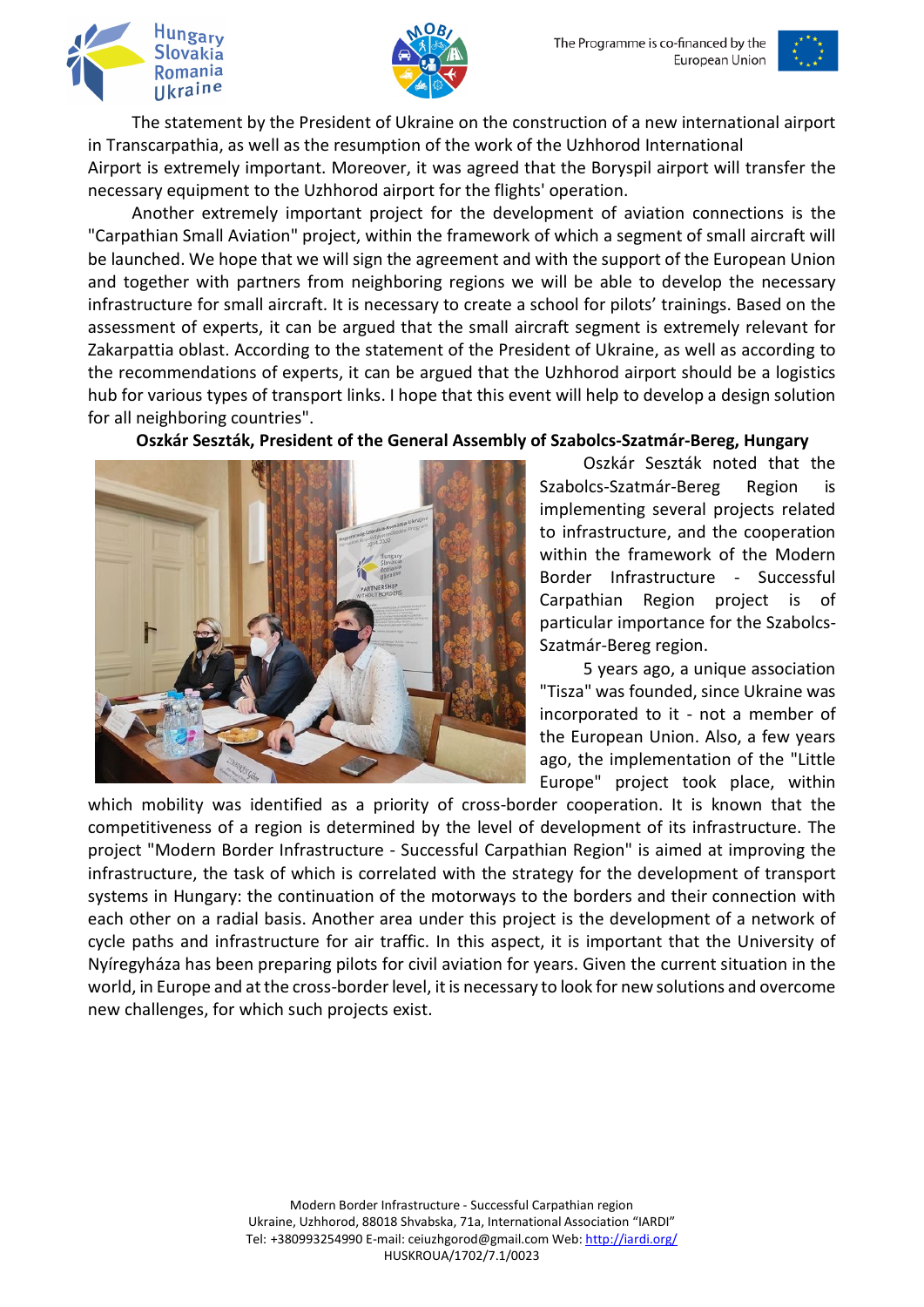



**Ionel-Ovidiu Bogdan, President of the Maramureş County Council**, congratulated the participants of the round table, and noted that Maramureş County, thanks to its cultural and historical heritage, is able to meet the requirements of the most demanding tourists and guests.



Ionel-Ovidiu Bogdan determined that the development of infrastructure can significantly enhance the competitiveness of the region. Opportunities available for all types of tourism and extreme sports, in particular the wooden churches that belong to the UNESCO heritage, as well as 30 nature conservation areas.

Ionel-Ovidiu Bogdan noted the importance of the results of the work of experts and hopes for effective cooperation at the level of local governments, councils of border regions and the development of effective transport links.

**Doru-Alexandru Lazăr, Vice President of the Maramureş County Council**, stressed that the



development of Maramureş Airport is of great importance for the region - work is currently underway to establish connections with neighboring airports. In fact, the main task is to enable travelers to quickly get to the airports of Hungary, Slovakia and Ukraine from Maramureş airport.

Such opportunities should be discussed with specialists. Another point to be fulfilled is the development of a joint mobility plan with

other partners for the long term, which will be of key importance for cross-border cooperation.

Cross-border cooperation remains a key factor in the development of communities in Maramureş County, and therefore deeper cooperation is needed in areas such as digitalization and environmental protection.



**Rastislav Trnka, President of the Kosice Self-Governing Region, Slovakia**, congratulated the participants of the roundtable and noted that Slovakia is in difficult conditions of quarantine. He expressed the hope that after recovering from the pandemic and in accordance with modern challenges, a sufficient number of instruments will be developed for effective cooperation in

the field of infrastructure at the cross-border level thanks to the project "Modern Border Infrastructure - Successful Carpathian Region". The development of effective connectivity between regions is an extremely important task that we can achieve through joint efforts and synchronized actions at the cross-border level.